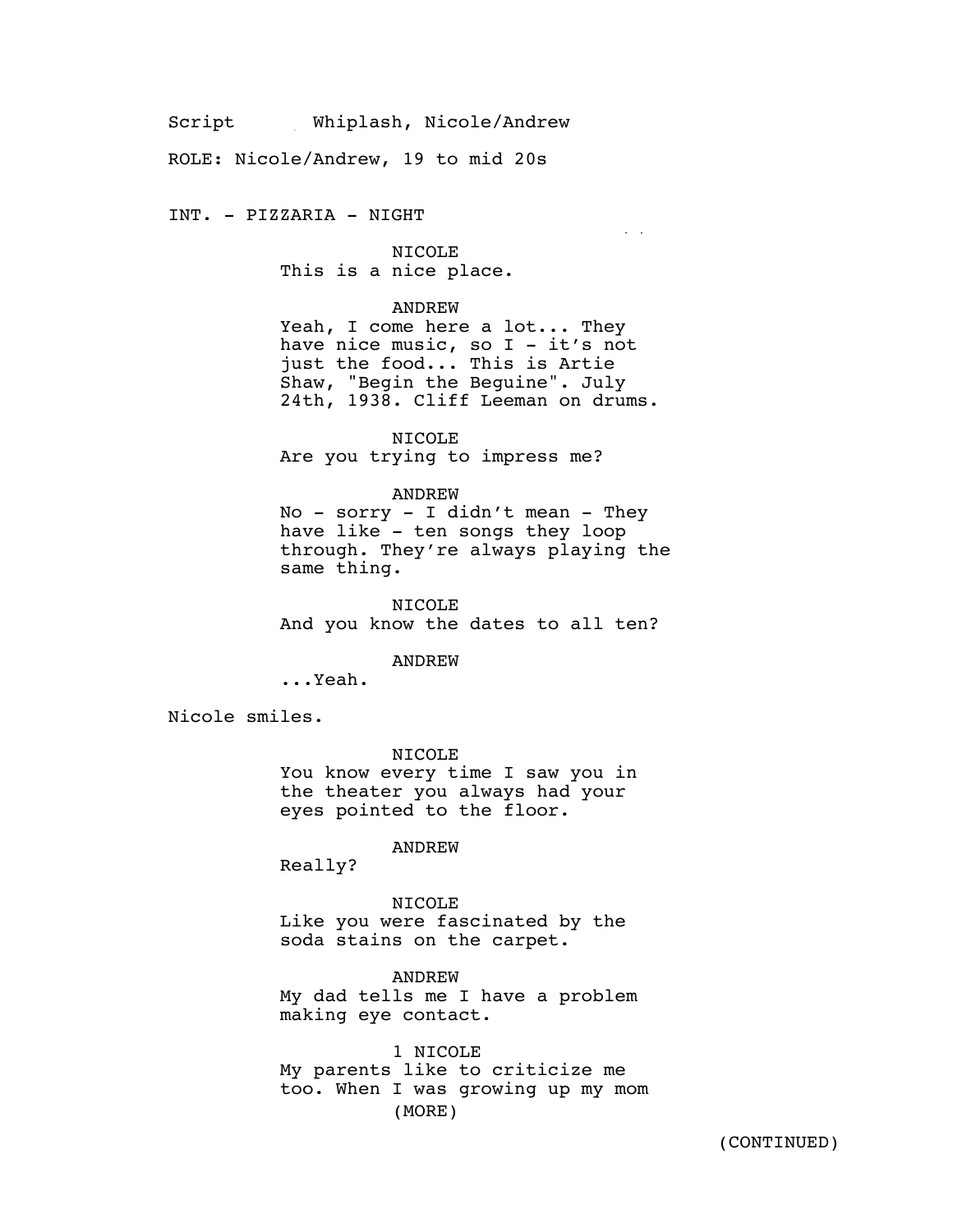1 NICOLE (cont'd) told me my chin was too big and that that's why guys wouldn't like me. Said my dad had cursed me with a big chin.

ANDREW

What?

NICOLE Yeah it's - look--

she turns, points her chin up.

NICOLE (CONT'D) It's Jay Leno! She keeps asking me if I have a boyfriend yet, and then blames the chin.

ANDREW She sounds insane.

NICOLE She wanted to be an actress when she was my age.

ANDREW And you? What do you do?

NICOLE

You mean other than serving you popcorn?

ANDREW What do you want to do with your life?

NICOLE (a bit taken aback) I go to Fordham... I'm not sure.

ANDREW What's your major?

NICOLE I don't have one yet.

ANDREW Right, I mean, what will be your major?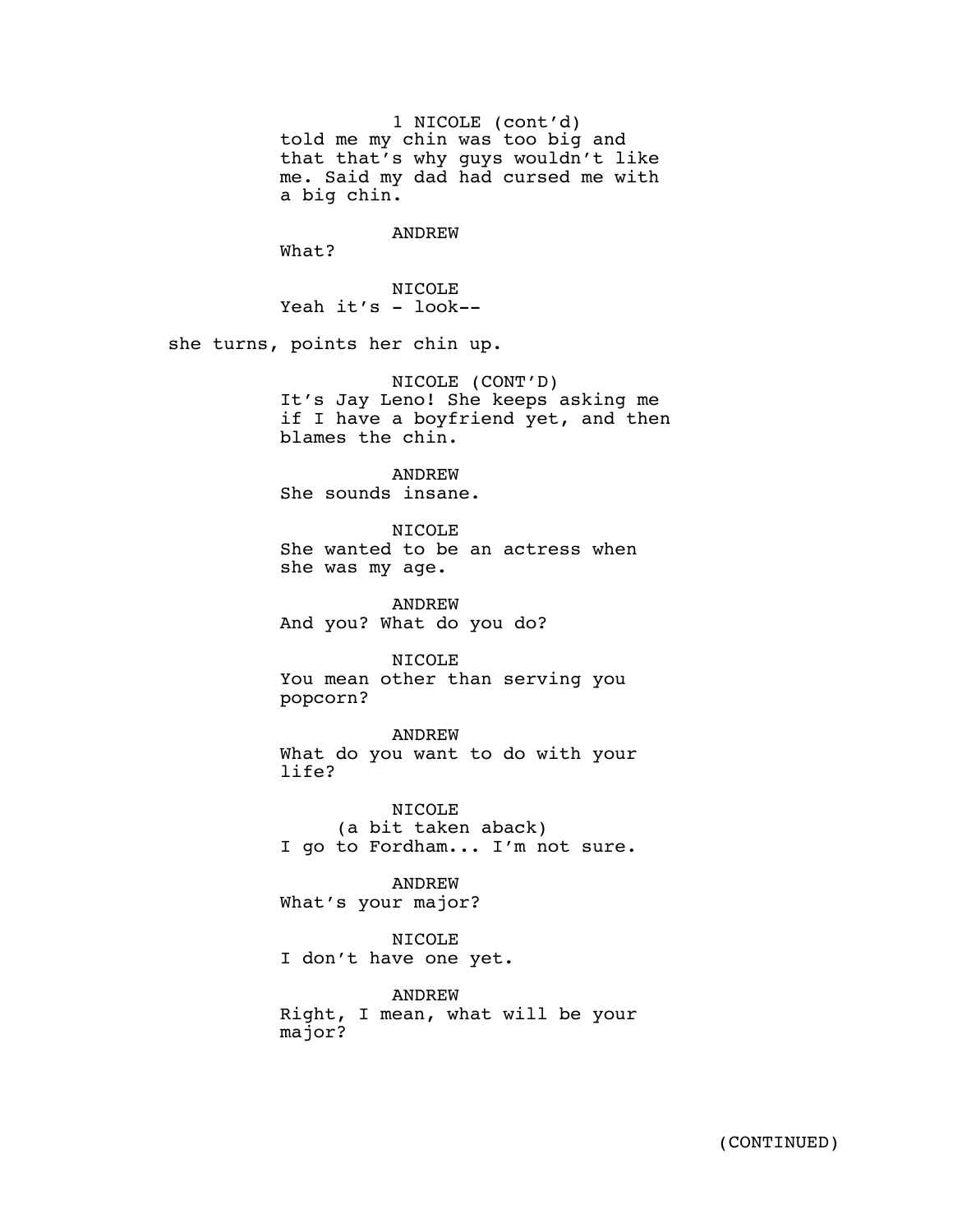# NICOLE

I don't know yet.

### ANDREW

Well, what did you come here to study?

NICOLE I just came for general education.

#### ANDREW

Right, but you picked Forham for a reason. Why Fordham?

### NICOLE

I applied to a bunch of schools. Fordham let me in. Why'd you pick Shaffer?

#### ANDREW

It's the best music school in the country.

NICOLE Well... Forham was... Fordham. I don't love it there, to be honest.

## ANDREW

No?

## NICOLE

I mean - the people there... I don't think they like me. I'm from Arizona and - I don't know, I think they see it in me.

#### ANDREW

I don't like the people at Shaffer either. But I think it just takes time. Things change, you know?

### NTCOLE<sub></sub>

I know. I feel homesick sometimes. You know? I hate how people in college pretend they never feel homesick. Or maybe I'm literally the only one, but... I don't think so.

### ANDREW

I know exactly how you feel. I still go to the movies with my dad.